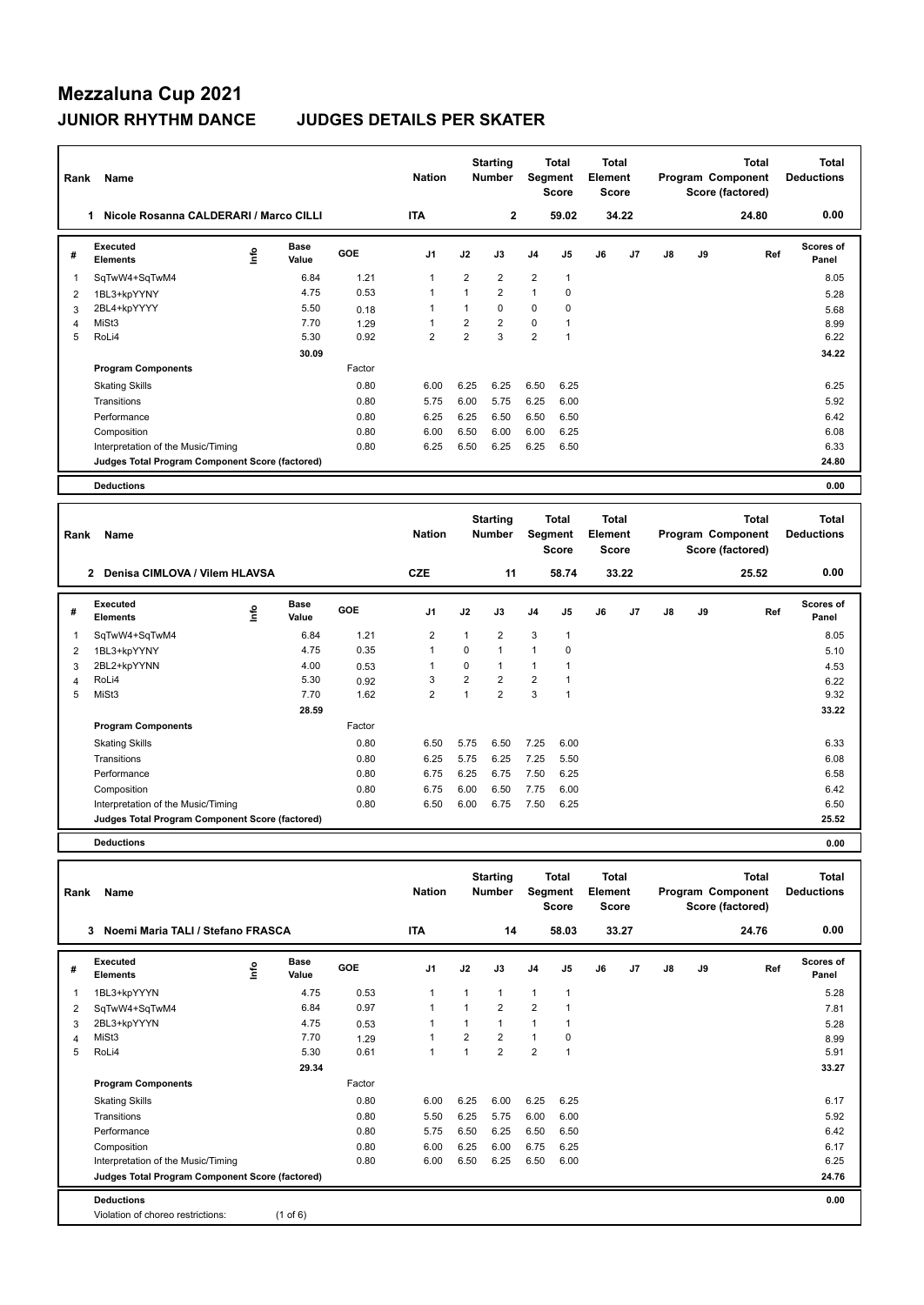## **Mezzaluna Cup 2021 JUNIOR RHYTHM DANCE JUDGES DETAILS PER SKATER**

| Rank           | Name                                                                                  |      |               |              | <b>Nation</b>       |                                | <b>Starting</b><br>Number        |                   | <b>Total</b><br>Segment<br><b>Score</b> | <b>Total</b><br><b>Element</b><br><b>Score</b> |       |    |    | Total<br>Program Component<br>Score (factored) | <b>Total</b><br><b>Deductions</b> |
|----------------|---------------------------------------------------------------------------------------|------|---------------|--------------|---------------------|--------------------------------|----------------------------------|-------------------|-----------------------------------------|------------------------------------------------|-------|----|----|------------------------------------------------|-----------------------------------|
|                | 4 Alisa OVSIANKINA / Matvei SAMOKIN                                                   |      |               |              | <b>RUS</b>          |                                | 6                                |                   | 55.88                                   |                                                | 31.60 |    |    | 24.28                                          | 0.00                              |
| #              | <b>Executed</b><br><b>Elements</b>                                                    | ١nf٥ | Base<br>Value | GOE          | J1                  | J2                             | J3                               | J4                | J5                                      | J6                                             | J7    | J8 | J9 | Ref                                            | <b>Scores of</b><br>Panel         |
| 1              | SqTwW4+SqTwM4                                                                         |      | 6.84          | 1.46         | $\overline{2}$      | $\overline{2}$                 | 2                                | $\overline{2}$    | 3                                       |                                                |       |    |    |                                                | 8.30                              |
| 2              | 1BL2+kpYTYN                                                                           |      | 4.00          | 0.53         | $\mathbf{1}$        | $\mathbf 0$                    | $\mathbf{1}$                     | $\mathbf{1}$      | $\overline{2}$                          |                                                |       |    |    |                                                | 4.53                              |
| 3              | SIL <sub>i4</sub>                                                                     |      | 5.30          | 0.77         | 1                   | 1                              | 2                                | $\overline{2}$    | 3                                       |                                                |       |    |    |                                                | 6.07                              |
| 4              | 2BL2+kpYNYN                                                                           |      | 4.00          | 0.35         | 0                   | $\mathbf{1}$                   | $\mathbf{1}$                     | $\pmb{0}$         | $\overline{2}$                          |                                                |       |    |    |                                                | 4.35                              |
| 5              | MiSt3                                                                                 |      | 7.70          | 0.65         | $\mathbf 0$         | $\mathbf{1}$                   | $\overline{2}$                   | $\pmb{0}$         | $\mathbf{1}$                            |                                                |       |    |    |                                                | 8.35                              |
|                |                                                                                       |      | 27.84         |              |                     |                                |                                  |                   |                                         |                                                |       |    |    |                                                | 31.60                             |
|                | <b>Program Components</b>                                                             |      |               | Factor       |                     |                                |                                  |                   |                                         |                                                |       |    |    |                                                |                                   |
|                | <b>Skating Skills</b>                                                                 |      |               | 0.80         | 6.00                | 5.75                           | 6.00                             | 6.25              | 7.00                                    |                                                |       |    |    |                                                | 6.08                              |
|                | Transitions                                                                           |      |               | 0.80         | 5.50                | 5.75                           | 6.00                             | 6.00              | 6.50                                    |                                                |       |    |    |                                                | 5.92                              |
|                | Performance                                                                           |      |               | 0.80         | 6.00                | 6.00                           | 6.50                             | 6.25              | 7.00                                    |                                                |       |    |    |                                                | 6.25                              |
|                | Composition                                                                           |      |               | 0.80<br>0.80 | 5.75                | 5.75                           | 6.00                             | 6.00              | 6.75                                    |                                                |       |    |    |                                                | 5.92<br>6.17                      |
|                | Interpretation of the Music/Timing<br>Judges Total Program Component Score (factored) |      |               |              | 5.75                | 6.00                           | 6.25                             | 6.25              | 6.75                                    |                                                |       |    |    |                                                | 24.28                             |
|                |                                                                                       |      |               |              |                     |                                |                                  |                   |                                         |                                                |       |    |    |                                                |                                   |
|                | <b>Deductions</b><br>Violation of choreo restrictions:                                |      | $(1$ of 6)    |              |                     |                                |                                  |                   |                                         |                                                |       |    |    |                                                | 0.00                              |
|                |                                                                                       |      |               |              |                     |                                |                                  |                   |                                         |                                                |       |    |    |                                                |                                   |
| Rank           | Name                                                                                  |      |               |              | <b>Nation</b>       |                                | <b>Starting</b><br><b>Number</b> |                   | <b>Total</b><br>Segment<br>Score        | <b>Total</b><br>Element<br><b>Score</b>        |       |    |    | Total<br>Program Component<br>Score (factored) | <b>Total</b><br><b>Deductions</b> |
|                | 5 Arina KLIMOVA / Filip BOJANOWSKI                                                    |      |               |              | <b>POL</b>          |                                | 9                                |                   | 54.45                                   |                                                | 31.53 |    |    | 22.92                                          | 0.00                              |
|                | Executed                                                                              |      | <b>Base</b>   |              |                     |                                |                                  |                   |                                         |                                                |       |    |    |                                                | <b>Scores of</b>                  |
| #              | <b>Elements</b>                                                                       | ١mfo | Value         | GOE          | J1                  | J2                             | J3                               | J <sub>4</sub>    | J5                                      | J6                                             | J7    | J8 | J9 | Ref                                            | Panel                             |
| 1              | SqTwW4+SqTwM4                                                                         |      | 6.84          | 0.97         | $\mathbf{1}$        | $\overline{2}$                 | 1                                | $\mathbf{1}$      | $\overline{2}$                          |                                                |       |    |    |                                                | 7.81                              |
| $\overline{c}$ | 1BL2+kpYTYN                                                                           |      | 4.00          | 0.53         | $\mathbf{1}$        | $\mathbf{1}$                   | $\mathbf{1}$                     | $\pmb{0}$         | $\overline{\mathbf{c}}$                 |                                                |       |    |    |                                                | 4.53                              |
| 3              | 2BL4+kpYYYY                                                                           |      | 5.50          | 0.18         | $\mathbf 0$         | $\mathbf{1}$                   | 0                                | $\mathbf 0$       | 1                                       |                                                |       |    |    |                                                | 5.68                              |
| 4              | MiSt <sub>2</sub>                                                                     |      | 6.95          | 0.65         | $\mathbf 0$         | $\mathbf{1}$                   | $\mathbf{1}$                     | $\pmb{0}$         | $\mathbf{1}$                            |                                                |       |    |    |                                                | 7.60                              |
| 5              | RoLi4                                                                                 |      | 5.30          | 0.61         | $\mathbf{1}$        | $\overline{2}$                 | $\overline{2}$                   | $\mathbf{1}$      | $\mathbf{1}$                            |                                                |       |    |    |                                                | 5.91                              |
|                |                                                                                       |      | 28.59         |              |                     |                                |                                  |                   |                                         |                                                |       |    |    |                                                | 31.53                             |
|                | <b>Program Components</b>                                                             |      |               | Factor       |                     |                                |                                  |                   |                                         |                                                |       |    |    |                                                |                                   |
|                | <b>Skating Skills</b>                                                                 |      |               | 0.80         | 5.75                | 6.00                           | 5.25                             | 5.75              | 5.75                                    |                                                |       |    |    |                                                | 5.75                              |
|                | Transitions                                                                           |      |               | 0.80         | 5.25                | 6.00                           | 5.25                             | 5.75              | 5.50                                    |                                                |       |    |    |                                                | 5.50                              |
|                | Performance                                                                           |      |               | 0.80         | 5.75                | 6.50                           | 5.50                             | 5.50              | 6.25                                    |                                                |       |    |    |                                                | 5.83                              |
|                | Composition                                                                           |      |               | 0.80         | 5.50                | 6.25                           | 5.50                             | 5.75              | 6.00                                    |                                                |       |    |    |                                                | 5.75                              |
|                | Interpretation of the Music/Timing                                                    |      |               | 0.80         | 5.50                | 6.25                           | 5.75                             | 5.25              | 6.50                                    |                                                |       |    |    |                                                | 5.83                              |
|                | Judges Total Program Component Score (factored)                                       |      |               |              |                     |                                |                                  |                   |                                         |                                                |       |    |    |                                                | 22.92                             |
|                | <b>Deductions</b>                                                                     |      |               |              |                     |                                |                                  |                   |                                         |                                                |       |    |    |                                                | 0.00                              |
|                |                                                                                       |      |               |              |                     |                                |                                  |                   |                                         |                                                |       |    |    |                                                |                                   |
| Rank           | Name                                                                                  |      |               |              | <b>Nation</b>       |                                | <b>Starting</b><br>Number        |                   | <b>Total</b><br>Segment<br><b>Score</b> | Total<br>Element<br><b>Score</b>               |       |    |    | Total<br>Program Component<br>Score (factored) | <b>Total</b><br><b>Deductions</b> |
|                | 6 Sofia KIRICHENKO / Alessandro Bortolo PELLEGRINI                                    |      |               |              | <b>ITA</b>          |                                | 1                                |                   | 53.54                                   |                                                | 31.14 |    |    | 22.40                                          | 0.00                              |
| #              | Executed<br><b>Elements</b>                                                           | ١nf٥ | Base<br>Value | GOE          | J1                  | J2                             | J3                               | J4                | J5                                      | J6                                             | J7    | J8 | J9 | Ref                                            | Scores of<br>Panel                |
|                |                                                                                       |      |               |              |                     |                                |                                  |                   |                                         |                                                |       |    |    |                                                |                                   |
| 1              | SqTwW4+SqTwM4                                                                         |      | 6.84<br>4.75  | 1.70<br>0.35 | 3<br>$\overline{2}$ | $\overline{2}$<br>$\mathbf{1}$ | $\overline{2}$<br>0              | 3<br>$\mathbf{1}$ | $\mathbf{1}$<br>$\mathbf 0$             |                                                |       |    |    |                                                | 8.54                              |
| 2<br>3         | 2BL3+kpYYYN<br>CuLi4                                                                  |      | 5.30          | 0.46         | $\mathbf{1}$        | $\mathbf{1}$                   | $\mathbf{1}$                     | $\mathbf{1}$      | 0                                       |                                                |       |    |    |                                                | 5.10<br>5.76                      |
| 4              | 1BLB+kpTTNN                                                                           |      | 2.50          | 0.25         | $\mathbf{1}$        | $\mathbf{1}$                   | $\mathbf{1}$                     | 0                 | 0                                       |                                                |       |    |    |                                                | 2.75                              |
| 5              | MiSt3                                                                                 |      | 7.70          | 1.29         | $\overline{2}$      | $\mathbf{1}$                   | $\overline{2}$                   | $\mathbf{1}$      | $\mathbf 0$                             |                                                |       |    |    |                                                | 8.99                              |
|                |                                                                                       |      | 27.09         |              |                     |                                |                                  |                   |                                         |                                                |       |    |    |                                                | 31.14                             |
|                | <b>Program Components</b>                                                             |      |               | Factor       |                     |                                |                                  |                   |                                         |                                                |       |    |    |                                                |                                   |
|                | <b>Skating Skills</b>                                                                 |      |               | 0.80         | 6.25                | 5.50                           | 5.75                             | 6.50              | 5.00                                    |                                                |       |    |    |                                                | 5.83                              |
|                | Transitions                                                                           |      |               | 0.80         | 5.75                | 5.50                           | 5.25                             | 6.25              | 4.75                                    |                                                |       |    |    |                                                | 5.50                              |
|                | Performance                                                                           |      |               | 0.80         | 5.75                | 5.75                           | 5.75                             | 6.00              | 5.00                                    |                                                |       |    |    |                                                | 5.75                              |
|                | Composition                                                                           |      |               | 0.80         | 6.25                | 5.25                           | 5.50                             | 5.75              | 4.75                                    |                                                |       |    |    |                                                | 5.50                              |
|                | Interpretation of the Music/Timing                                                    |      |               | 0.80         | 6.25                | 5.25                           | 5.50                             | 5.50              | 4.50                                    |                                                |       |    |    |                                                | 5.42                              |
|                | Judges Total Program Component Score (factored)                                       |      |               |              |                     |                                |                                  |                   |                                         |                                                |       |    |    |                                                | 22.40                             |
|                | <b>Deductions</b>                                                                     |      |               |              |                     |                                |                                  |                   |                                         |                                                |       |    |    |                                                | 0.00                              |
|                | Violation of choreo restrictions:                                                     |      | (1 of 6)      |              |                     |                                |                                  |                   |                                         |                                                |       |    |    |                                                |                                   |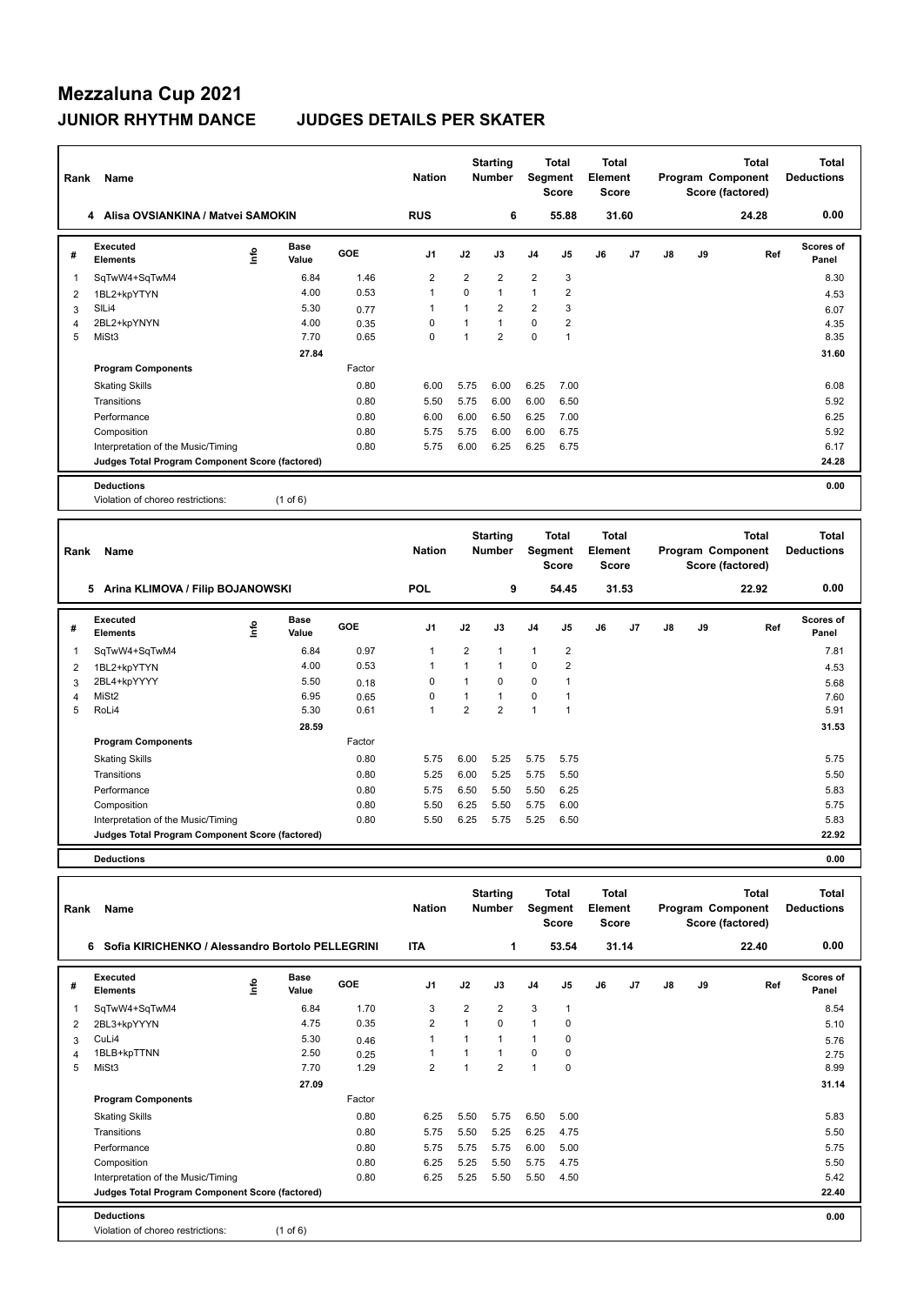# **Mezzaluna Cup 2021**

### **JUNIOR RHYTHM DANCE JUDGES DETAILS PER SKATER**

| Rank           | Name                                            |      |               |        | <b>Nation</b>  |              | <b>Starting</b><br><b>Number</b> |                | Total<br>Segment<br><b>Score</b>        | <b>Total</b><br>Element<br><b>Score</b> |                |               |    | <b>Total</b><br>Program Component<br>Score (factored) | <b>Total</b><br><b>Deductions</b> |
|----------------|-------------------------------------------------|------|---------------|--------|----------------|--------------|----------------------------------|----------------|-----------------------------------------|-----------------------------------------|----------------|---------------|----|-------------------------------------------------------|-----------------------------------|
|                | 7 Sofiia DOVHAL / Wiktir KULESZA                |      |               |        | <b>POL</b>     |              | 13                               |                | 49.95                                   | 28.75                                   |                |               |    | 21.20                                                 | 0.00                              |
| #              | <b>Executed</b><br><b>Elements</b>              | ١nfo | Base<br>Value | GOE    | J <sub>1</sub> | J2           | J3                               | J4             | J5                                      | J6                                      | J7             | $\mathsf{J}8$ | J9 | Ref                                                   | <b>Scores of</b><br>Panel         |
| $\overline{1}$ | SqTwW4+SqTwM3                                   |      | 6.47          | 0.00   | 0              | $\mathbf 0$  | $-1$                             | $\mathbf{1}$   | $\mathbf 0$                             |                                         |                |               |    |                                                       | 6.47                              |
| 2              | 2BL3+kpYTYY                                     |      | 4.75          | 0.00   | $\Omega$       | $\Omega$     | $\Omega$                         | $\mathbf 0$    | $\mathbf{1}$                            |                                         |                |               |    |                                                       | 4.75                              |
| 3              | 1BL2+kpYTYN                                     |      | 4.00          | 0.00   | $-1$           | $\Omega$     | $\Omega$                         | $\Omega$       | 0                                       |                                         |                |               |    |                                                       | 4.00                              |
| 4              | MiSt <sub>2</sub>                               |      | 6.95          | 0.97   | $\mathbf 0$    | $\mathbf{1}$ | 1                                | $\mathbf{1}$   | $\mathbf{1}$                            |                                         |                |               |    |                                                       | 7.92                              |
| 5              | RoLi4                                           |      | 5.30          | 0.31   | $-1$           | $\Omega$     | $\mathbf{1}$                     | $\mathbf{1}$   | $\overline{2}$                          |                                         |                |               |    |                                                       | 5.61                              |
|                |                                                 |      | 27.47         |        |                |              |                                  |                |                                         |                                         |                |               |    |                                                       | 28.75                             |
|                | <b>Program Components</b>                       |      |               | Factor |                |              |                                  |                |                                         |                                         |                |               |    |                                                       |                                   |
|                | <b>Skating Skills</b>                           |      |               | 0.80   | 4.75           | 5.00         | 5.50                             | 5.75           | 5.25                                    |                                         |                |               |    |                                                       | 5.25                              |
|                | Transitions                                     |      |               | 0.80   | 4.75           | 5.00         | 5.25                             | 6.00           | 4.75                                    |                                         |                |               |    |                                                       | 5.00                              |
|                | Performance                                     |      |               | 0.80   | 5.25           | 5.50         | 5.50                             | 6.25           | 6.00                                    |                                         |                |               |    |                                                       | 5.67                              |
|                | Composition                                     |      |               | 0.80   | 5.25           | 5.00         | 5.25                             | 6.25           | 5.50                                    |                                         |                |               |    |                                                       | 5.33                              |
|                | Interpretation of the Music/Timing              |      |               | 0.80   | 5.25           | 5.00         | 5.25                             | 6.50           | 5.25                                    |                                         |                |               |    |                                                       | 5.25                              |
|                | Judges Total Program Component Score (factored) |      |               |        |                |              |                                  |                |                                         |                                         |                |               |    |                                                       | 21.20                             |
|                | <b>Deductions</b>                               |      |               |        |                |              |                                  |                |                                         |                                         |                |               |    |                                                       | 0.00                              |
|                |                                                 |      |               |        |                |              |                                  |                |                                         |                                         |                |               |    |                                                       |                                   |
| Rank           | <b>Name</b>                                     |      |               |        | <b>Nation</b>  |              | <b>Starting</b><br><b>Number</b> |                | <b>Total</b><br>Segment<br><b>Score</b> | <b>Total</b><br>Element<br><b>Score</b> |                |               |    | <b>Total</b><br>Program Component<br>Score (factored) | <b>Total</b><br><b>Deductions</b> |
|                | Karla Maria KARL / Kai HOFERICHTER<br>8         |      |               |        | <b>GER</b>     |              | 10                               |                | 48.71                                   | 27.17                                   |                |               |    | 21.54                                                 | 0.00                              |
| #              | Executed<br><b>Elements</b>                     | ۴ů   | Base<br>Value | GOE    | J <sub>1</sub> | J2           | J3                               | J <sub>4</sub> | J5                                      | J6                                      | J <sub>7</sub> | J8            | J9 | Ref                                                   | <b>Scores of</b><br>Panel         |
| $\overline{1}$ | 1BL3+kpYYYN                                     |      | 4.75          | 0.35   | $\overline{1}$ | $\Omega$     | $\mathbf{1}$                     | $\mathbf{1}$   | $\pmb{0}$                               |                                         |                |               |    |                                                       | 5.10                              |
| 2              | SqTwW2+SqTwM4                                   |      | 6.09          | 0.24   | $\mathbf 0$    | $\Omega$     | $\mathbf{1}$                     | $\overline{1}$ | $\mathbf 0$                             |                                         |                |               |    |                                                       | 6.33                              |

|                | <b>Deductions</b>                               |       |         |      |      |      |      |          | 0.00  |
|----------------|-------------------------------------------------|-------|---------|------|------|------|------|----------|-------|
|                | Judges Total Program Component Score (factored) |       |         |      |      |      |      |          | 21.54 |
|                | Interpretation of the Music/Timing              |       | 0.80    | 4.75 | 5.25 | 5.75 | 5.25 | 5.00     | 5.17  |
|                | Composition                                     |       | 0.80    | 4.75 | 5.25 | 5.25 | 6.00 | 4.75     | 5.08  |
|                | Performance                                     |       | 0.80    | 5.50 | 5.75 | 5.50 | 5.75 | 5.25     | 5.58  |
|                | Transitions                                     |       | 0.80    | 5.50 | 5.50 | 5.25 | 6.50 | 4.75     | 5.42  |
|                | <b>Skating Skills</b>                           |       | 0.80    | 5.75 | 5.75 | 5.50 | 6.00 | 5.00     | 5.67  |
|                | <b>Program Components</b>                       |       | Factor  |      |      |      |      |          |       |
|                |                                                 | 26.09 |         |      |      |      |      |          | 27.17 |
| 5              | RoLi4                                           | 5.30  | 0.46    |      |      |      |      | 4        | 5.76  |
| 4              | MiSt1                                           | 6.45  | $-0.32$ | 0    | $-1$ | $-1$ | 0    | 0        | 6.13  |
| 3              | 2BL1+kpNYNN                                     | 3.50  | 0.35    |      | 0    |      |      | 0        | 3.85  |
| $\overline{2}$ | SqTwW2+SqTwM4                                   | 6.09  | 0.24    | 0    | 0    |      |      | $\Omega$ | 6.33  |
| 1              | 1BL3+kpYYYN                                     | 4.75  | 0.35    |      | 0    |      |      | 0        | 5.10  |

| Rank | Name<br>9<br>Lucie LAURIA / Antonin EMO         |    |                      |        | <b>Nation</b>  |                | <b>Starting</b><br><b>Number</b> | Segment        | <b>Total</b><br><b>Score</b> | <b>Total</b><br>Element<br><b>Score</b> |                |    |    | <b>Total</b><br>Program Component<br>Score (factored) | Total<br><b>Deductions</b> |
|------|-------------------------------------------------|----|----------------------|--------|----------------|----------------|----------------------------------|----------------|------------------------------|-----------------------------------------|----------------|----|----|-------------------------------------------------------|----------------------------|
|      |                                                 |    |                      |        | <b>FRA</b>     |                | 8                                |                | 48.19                        |                                         | 25.13          |    |    | 23.06                                                 | 0.00                       |
| #    | Executed<br><b>Elements</b>                     | ١m | <b>Base</b><br>Value | GOE    | J <sub>1</sub> | J2             | J3                               | J <sub>4</sub> | J <sub>5</sub>               | J6                                      | J <sub>7</sub> | J8 | J9 | Ref                                                   | Scores of<br>Panel         |
|      | SqTwW3+SqTwM1                                   |    | 5.47                 | 0.24   | $\mathbf 0$    |                | 1                                | $\mathbf 0$    | $-1$                         |                                         |                |    |    |                                                       | 5.71                       |
| 2    | 1BLB+kpNNNN                                     |    | 2.50                 | 0.38   | $\mathbf{1}$   |                | 1                                | $\mathbf{1}$   | 0                            |                                         |                |    |    |                                                       | 2.88                       |
| 3    | 2BL1+kpNNNY                                     |    | 3.50                 | 0.18   | 0              | 0              |                                  | $\mathbf{1}$   | 0                            |                                         |                |    |    |                                                       | 3.68                       |
| 4    | MiSt1                                           |    | 6.45                 | 0.65   | 0              | $\overline{2}$ | 0                                | $\mathbf{1}$   |                              |                                         |                |    |    |                                                       | 7.10                       |
| 5    | SILi4                                           |    | 5.30                 | 0.46   | $\mathbf{1}$   |                | 1                                | $\overline{1}$ | 1                            |                                         |                |    |    |                                                       | 5.76                       |
|      |                                                 |    | 23.22                |        |                |                |                                  |                |                              |                                         |                |    |    |                                                       | 25.13                      |
|      | <b>Program Components</b>                       |    |                      | Factor |                |                |                                  |                |                              |                                         |                |    |    |                                                       |                            |
|      | <b>Skating Skills</b>                           |    |                      | 0.80   | 5.00           | 5.75           | 5.75                             | 6.00           | 5.75                         |                                         |                |    |    |                                                       | 5.75                       |
|      | Transitions                                     |    |                      | 0.80   | 5.25           | 5.50           | 5.50                             | 6.00           | 5.50                         |                                         |                |    |    |                                                       | 5.50                       |
|      | Performance                                     |    |                      | 0.80   | 5.50           | 5.75           | 6.00                             | 6.25           | 6.00                         |                                         |                |    |    |                                                       | 5.92                       |
|      | Composition                                     |    |                      | 0.80   | 5.25           | 6.00           | 5.75                             | 6.00           | 5.75                         |                                         |                |    |    |                                                       | 5.83                       |
|      | Interpretation of the Music/Timing              |    |                      | 0.80   | 5.50           | 6.00           | 5.75                             | 6.25           | 5.75                         |                                         |                |    |    |                                                       | 5.83                       |
|      | Judges Total Program Component Score (factored) |    |                      |        |                |                |                                  |                |                              |                                         |                |    |    |                                                       | 23.06                      |
|      | <b>Deductions</b>                               |    |                      |        |                |                |                                  |                |                              |                                         |                |    |    |                                                       | 0.00                       |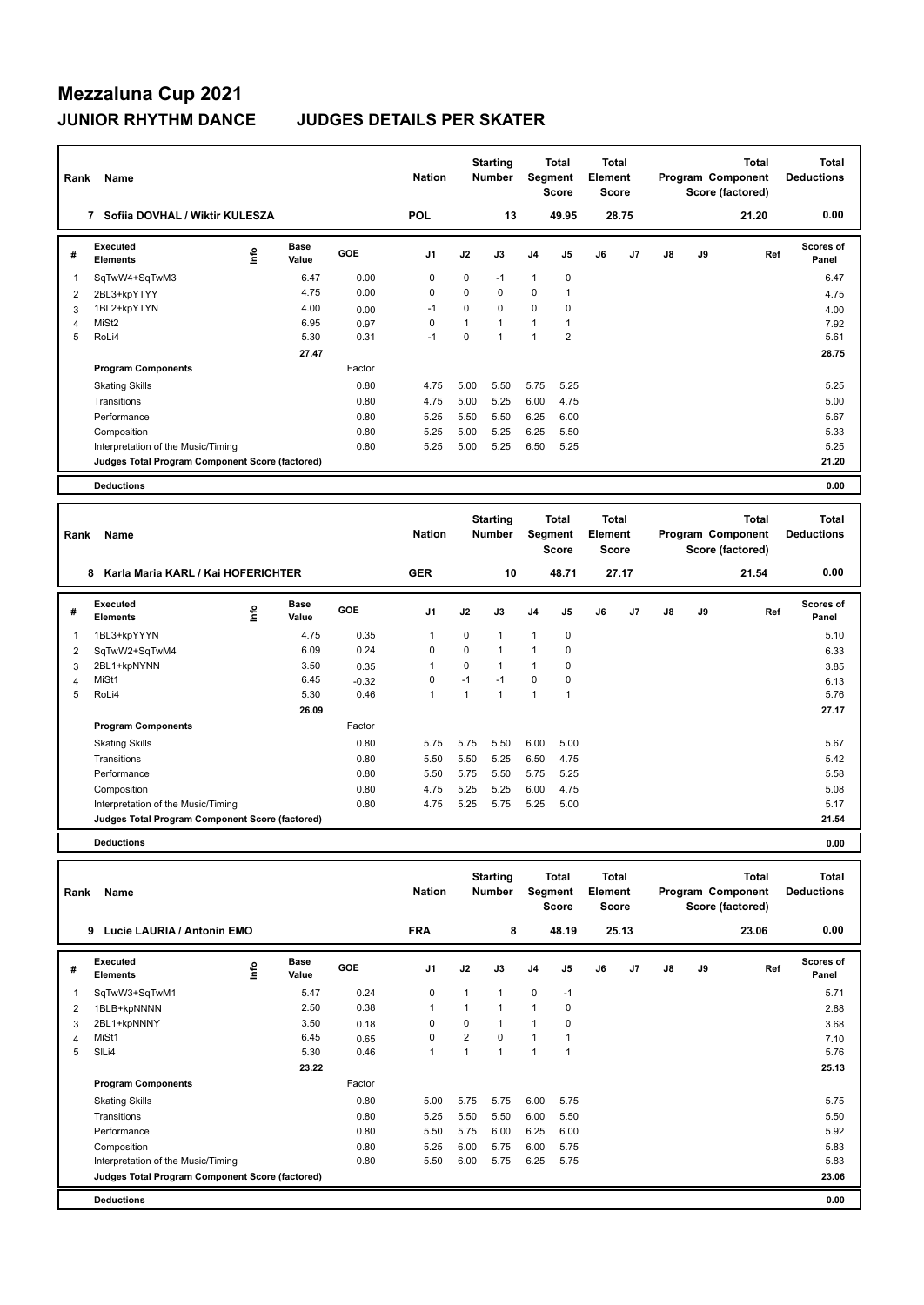## **Mezzaluna Cup 2021 JUNIOR RHYTHM DANCE JUDGES DETAILS PER SKATER**

| Rank | Name                                            |    |               |            | <b>Nation</b>  |          | <b>Starting</b><br><b>Number</b> | Segment        | <b>Total</b><br><b>Score</b> | <b>Total</b><br>Element<br><b>Score</b> |       |    |    | <b>Total</b><br>Program Component<br>Score (factored) | Total<br><b>Deductions</b> |
|------|-------------------------------------------------|----|---------------|------------|----------------|----------|----------------------------------|----------------|------------------------------|-----------------------------------------|-------|----|----|-------------------------------------------------------|----------------------------|
| 10   | Giorgia GALIMBERTI / Matteo Libasse MANDELLI    |    |               |            | <b>ITA</b>     |          | 4                                |                | 44.58                        |                                         | 24.16 |    |    | 21.42                                                 | $-1.00$                    |
| #    | Executed<br><b>Elements</b>                     | ۴ů | Base<br>Value | <b>GOE</b> | J <sub>1</sub> | J2       | J3                               | J <sub>4</sub> | J <sub>5</sub>               | J6                                      | J7    | J8 | J9 | Ref                                                   | Scores of<br>Panel         |
| 1    | 1BL2+kpYYNT                                     |    | 4.00          | 0.18       | 0              | $-1$     | 1                                | $\mathbf{1}$   | $\mathbf 0$                  |                                         |       |    |    |                                                       | 4.18                       |
| 2    | 2BL2+kpYYNT                                     |    | 4.00          | 0.18       | 1              | $\Omega$ | $\Omega$                         | 1              | 0                            |                                         |       |    |    |                                                       | 4.18                       |
| 3    | MiSt <sub>2</sub>                               | F  | 6.95          | $-2.90$    | $-3$           | $-2$     | $-4$                             | $-3$           | $-3$                         |                                         |       |    |    |                                                       | 4.05                       |
| 4    | SqTwW4+SqTwM3                                   |    | 6.47          | $-0.48$    | $-1$           | $\Omega$ | $-2$                             | $\mathbf 0$    | $-1$                         |                                         |       |    |    |                                                       | 5.99                       |
| 5    | RoLi4                                           |    | 5.30          | 0.46       | 1              |          | $\overline{2}$                   | $\overline{1}$ | 0                            |                                         |       |    |    |                                                       | 5.76                       |
|      |                                                 |    | 26.72         |            |                |          |                                  |                |                              |                                         |       |    |    |                                                       | 24.16                      |
|      | <b>Program Components</b>                       |    |               | Factor     |                |          |                                  |                |                              |                                         |       |    |    |                                                       |                            |
|      | <b>Skating Skills</b>                           |    |               | 0.80       | 5.75           | 5.00     | 5.50                             | 5.75           | 5.00                         |                                         |       |    |    |                                                       | 5.42                       |
|      | Transitions                                     |    |               | 0.80       | 5.50           | 5.00     | 5.25                             | 5.50           | 4.75                         |                                         |       |    |    |                                                       | 5.25                       |
|      | Performance                                     |    |               | 0.80       | 5.25           | 4.75     | 5.25                             | 6.00           | 5.00                         |                                         |       |    |    |                                                       | 5.17                       |
|      | Composition                                     |    |               | 0.80       | 5.75           | 5.00     | 5.50                             | 6.00           | 5.25                         |                                         |       |    |    |                                                       | 5.50                       |
|      | Interpretation of the Music/Timing              |    |               | 0.80       | 5.50           | 5.25     | 5.50                             | 6.00           | 4.50                         |                                         |       |    |    |                                                       | 5.42                       |
|      | Judges Total Program Component Score (factored) |    |               |            |                |          |                                  |                |                              |                                         |       |    |    |                                                       | 21.42                      |
|      | <b>Deductions</b>                               |    | Falls:        | $-1.00$    |                |          |                                  |                |                              |                                         |       |    |    |                                                       | $-1.00$                    |
|      | Violation of choreo restrictions:               |    | (1 of 6)      |            |                |          |                                  |                |                              |                                         |       |    |    |                                                       |                            |

F Fall

| Name                               |            |                      |                                                                                                    | <b>Nation</b>  |              |                |                                       |                |                                                  |    |                                           |    | Total | Total<br><b>Deductions</b>                   |
|------------------------------------|------------|----------------------|----------------------------------------------------------------------------------------------------|----------------|--------------|----------------|---------------------------------------|----------------|--------------------------------------------------|----|-------------------------------------------|----|-------|----------------------------------------------|
|                                    |            |                      |                                                                                                    | <b>ITA</b>     |              |                |                                       |                |                                                  |    |                                           |    | 20.34 | 0.00                                         |
| Executed<br><b>Elements</b>        | ۴Ů         | <b>Base</b><br>Value | GOE                                                                                                | J <sub>1</sub> | J2           | J3             | J <sub>4</sub>                        | J <sub>5</sub> | J6                                               | J7 | J8                                        | J9 |       | <b>Scores of</b><br>Panel                    |
| 1BLB+kpNNNN                        |            | 2.50                 | 0.00                                                                                               | 0              | $\Omega$     | 1              | $-1$                                  | $\mathbf 0$    |                                                  |    |                                           |    |       | 2.50                                         |
| SqTwW3+SqTwM4                      |            | 6.47                 | $-0.48$                                                                                            | $-1$           | $\mathbf{1}$ | $-2$           | $-1$                                  | 0              |                                                  |    |                                           |    |       | 5.99                                         |
| 2BL1+kpYNNN                        |            | 3.50                 | $-0.35$                                                                                            | $-1$           | $-1$         | $\mathbf 0$    | $-1$                                  | 0              |                                                  |    |                                           |    |       | 3.15                                         |
| MiSt1                              |            | 6.45                 | 0.00                                                                                               | $\Omega$       | $\Omega$     | $\Omega$       | 0                                     | 0              |                                                  |    |                                           |    |       | 6.45                                         |
| RoLi4                              |            | 5.30                 | 0.15                                                                                               | 1              | 0            | $\overline{2}$ | $\mathbf 0$                           | $\mathbf 0$    |                                                  |    |                                           |    |       | 5.45                                         |
|                                    |            | 24.22                |                                                                                                    |                |              |                |                                       |                |                                                  |    |                                           |    |       | 23.54                                        |
| <b>Program Components</b>          |            |                      | Factor                                                                                             |                |              |                |                                       |                |                                                  |    |                                           |    |       |                                              |
| <b>Skating Skills</b>              |            |                      | 0.80                                                                                               | 4.75           | 5.50         | 5.25           | 4.50                                  | 5.75           |                                                  |    |                                           |    |       | 5.17                                         |
| Transitions                        |            |                      | 0.80                                                                                               | 4.75           | 5.25         | 4.75           | 4.75                                  | 5.50           |                                                  |    |                                           |    |       | 4.92                                         |
| Performance                        |            |                      | 0.80                                                                                               | 4.50           | 5.25         | 5.25           | 5.00                                  | 5.75           |                                                  |    |                                           |    |       | 5.17                                         |
| Composition                        |            |                      | 0.80                                                                                               | 5.00           | 5.00         | 5.00           | 5.25                                  | 5.50           |                                                  |    |                                           |    |       | 5.08                                         |
| Interpretation of the Music/Timing |            |                      | 0.80                                                                                               | 5.00           | 5.00         | 5.25           | 5.00                                  | 5.25           |                                                  |    |                                           |    |       | 5.08                                         |
|                                    |            |                      |                                                                                                    |                |              |                |                                       |                |                                                  |    |                                           |    |       | 20.34                                        |
| <b>Deductions</b>                  |            |                      |                                                                                                    |                |              |                |                                       |                |                                                  |    |                                           |    |       | 0.00                                         |
| Violation of choreo restrictions:  |            |                      |                                                                                                    |                |              |                |                                       |                |                                                  |    |                                           |    |       |                                              |
|                                    | Rank<br>11 |                      | Beatrice VENTURA / Amedeo BONETTO<br>Judges Total Program Component Score (factored)<br>$(1$ of 6) |                |              |                | <b>Starting</b><br><b>Number</b><br>3 |                | <b>Total</b><br>Segment<br><b>Score</b><br>43.88 |    | Total<br>Element<br><b>Score</b><br>23.54 |    |       | Program Component<br>Score (factored)<br>Ref |